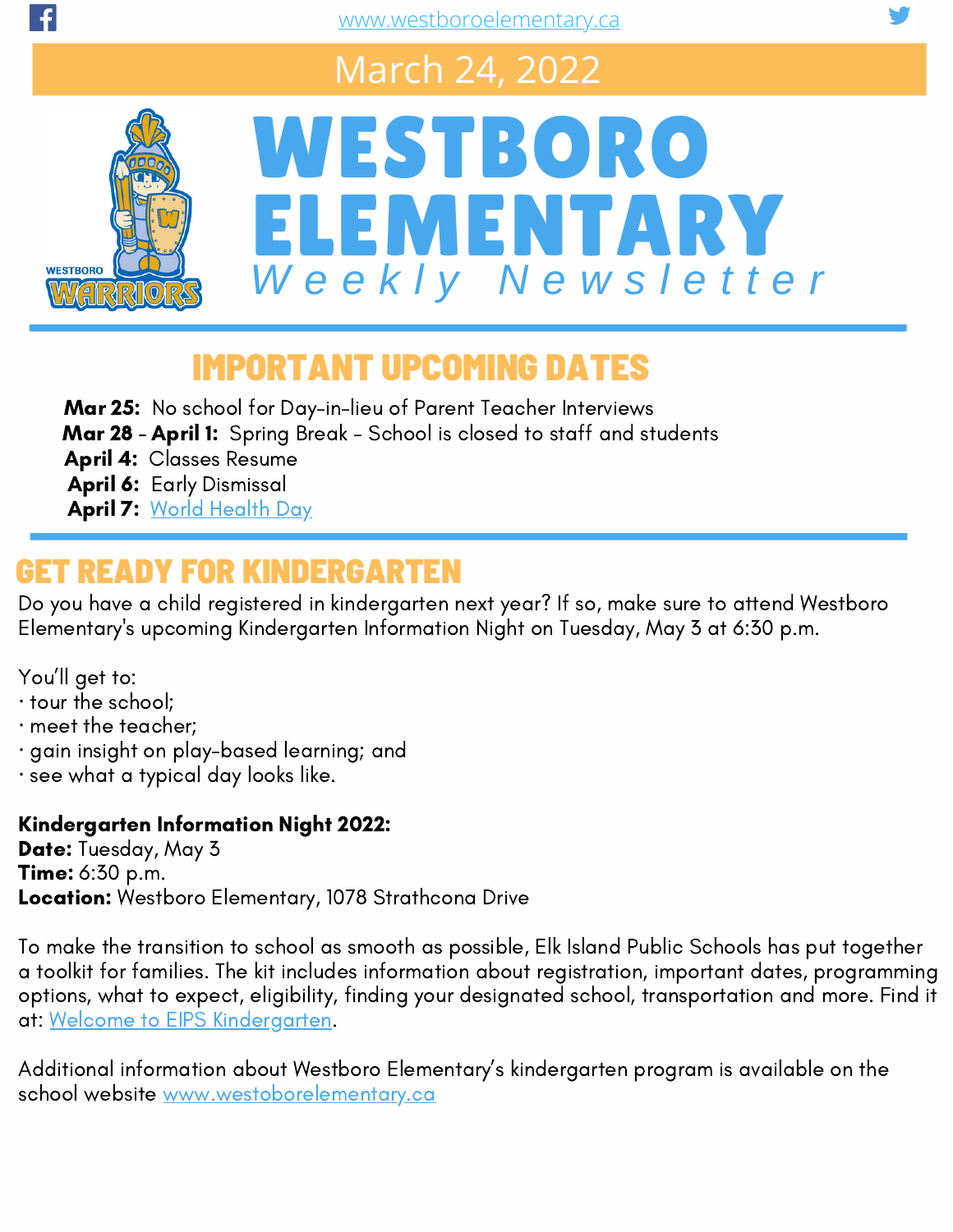#### SPRING BREAK

Westboro Elementary will be closed from March 25 to April 1 for Spring Break and will reopen on Monday, April 4. If you need to speak with someone during this time, contact EIPS Central Services at 780-464-3477.

From all the staff at Westboro Elementary, we wish you a relaxing and wonderful Spring Break. We look forward to seeing all our students back on April 4.

#### SPRING OUTDOOR CLOTHING

We are excited to see spring has finally arrived. However, that means a lot of puddles. We ask students to stay away from these puddles but we also recommend students wear splash pants, rubber boots and bring an extra change of clothes to school this time of year.

#### WATCH FOR THIN ICE

Remember, be aware of thin ice this time of year. Depending on changing temperatures, ice can form and melt to varying degrees on outdoor bodies of water. Try to remind your child about the dangers of thin ice, obey all posted signs, take proper care and remain a safe distance from the ice.

For more information about ice safety, visit the [Canadian](https://www.redcross.ca/training-and-certification/swimming-and-water-safety-tips-and-resources/swimming-boating-and-water-safety-tips/ice-safety) Red Cross.

#### Did you know?

The colour of ice may be an indication of its strength. Clear blue ice is the strongest. White opaque is half as strong as blue ice. And, grey ice is unsafe—greyness indicates the presence of water.

#### A BIG THANK YOU TO EIPS VOLUNTEERS

National Volunteer Week takes place April 24-30. On behalf of the Board of Trustees at Elk Island Public Schools (EIPS), I want to extend a heartfelt thank you to all EIPS volunteers and school families for your support over the last 24 months. Collectively, we've had to react, shift and adapt throughout the various COVID-19 waves and changing public-health restrictions. Despite that, EIPS volunteers showed tremendous flexibility, commitment and creativity to ensure schools continue providing exceptional education and opportunities for all students.

So, thank you for your time, efforts and support. It's inspiring and making a difference in the lives of students. I encourage everyone to join in this year's National Volunteer Week by celebrating the hundreds of volunteers within EIPS and reflecting on the role of volunteers in our future.

Trina Boymook Chair, EIPS Board of Trustees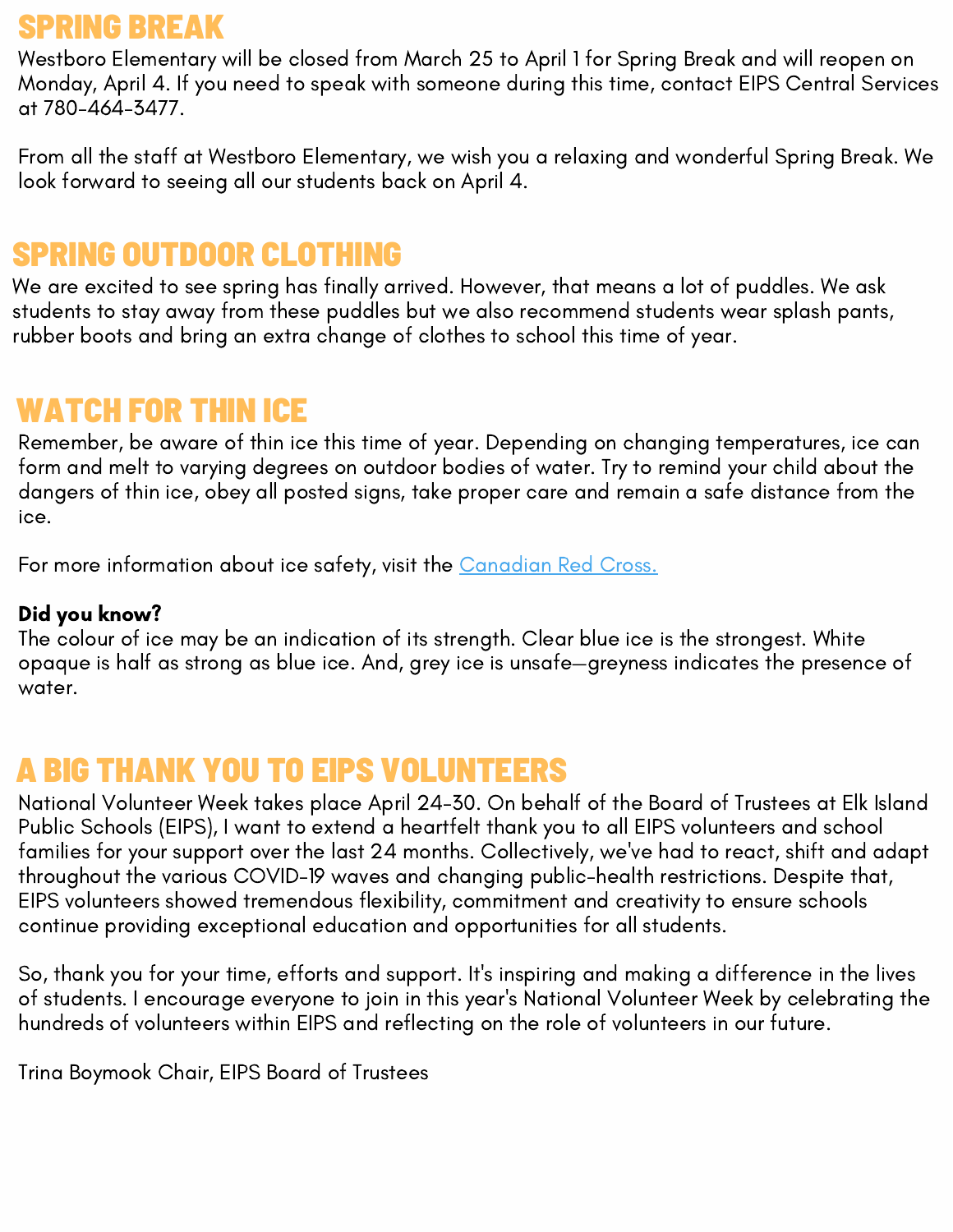### HAVE YOUR SAY! THE 2022 EIPS PARENT SURVEY NOW OPEN:

Elk Island Public Schools (EIPS) wants to hear from you. Make sure to complete the 2022 EIPS Parent Survey—open from March 14-27. Annually, EIPS conducts a parent survey to gauge its progress toward meeting the goals and priorities outlined in its Four-Year [Education](https://www.eips.ca/trustees/four-year-education-plan) Plan. Families are asked a series of questions about their experiences with EIPS and the school their child attends, the overall performance of the Division, the quality of education being provided to students and areas for improvement. The survey feedback helps the Division develop new strategies to better serve students and the wider community.

#### VISIT EIPS.CA TO TAKE THE [SURVEY:](https://www.eips.ca/) March 14-27

NOTE: The survey is anonymous and only takes a few minutes to complete. If you want to share the experience of more than one child attending an EIPS school, simply complete the survey again

#### MEASURING SUCCESS: COMPLETE THIS YEAR'S ALBERTA EDUCATION ASSURANCE SURVEY

Once again, Alberta Education is surveying teachers, students and families through its annual Alberta Education Assurance (AEA) Survey. The survey acts as an annual check-up on the province's education system. Every year, Alberta Education conducts the survey to gather information about the quality of education provided by Alberta schools and school authorities. The survey looks at various measures such as education quality, citizenship, family involvement, engagement levels, school climate and student wellness.

Throughout March, Grade 4 students and teachers at Westboro Elementary are completing the survey online at the school. Student participation is voluntary and completely anonymous. Students are assigned a random username and password to ensure survey responses aren't linked to any individual student. The survey doesn't take long to complete and is done within the school day during regular class time.

Additionally, parents and guardians of students in grades 4, 7 and 10 are also asked to take a survey, either online or by mail. Alberta Education will send families information about the survey directly. As with the student and teacher survey, it's anonymous and asks questions about your school experiences. If you have a child in grades 4, 7 or 10, we encourage you to participate. The survey deadline is March 25, 2022.

Results from the AEA Survey are provided to Elk Island Public Schools each spring. The Division then uses the data to inform its four-year education plan, school education plans and strategies for continuous improvement. Each fall, the results are also shared with EIPS families and school communities in the Division's Annual Education Results Report.

RELATED INFORMATION

**AEA [Survey:](https://www.alberta.ca/assets/documents/edc-alberta-education-assurance-survey-parent-letter.pdf) Parent letter AEA Survey: [Methodology](https://open.alberta.ca/publications/alberta-education-assurance-survey) for rate calculation** Assurance and [Accountability:](https://www.alberta.ca/accountability-education-system.aspx) Alberta's K-12 education system